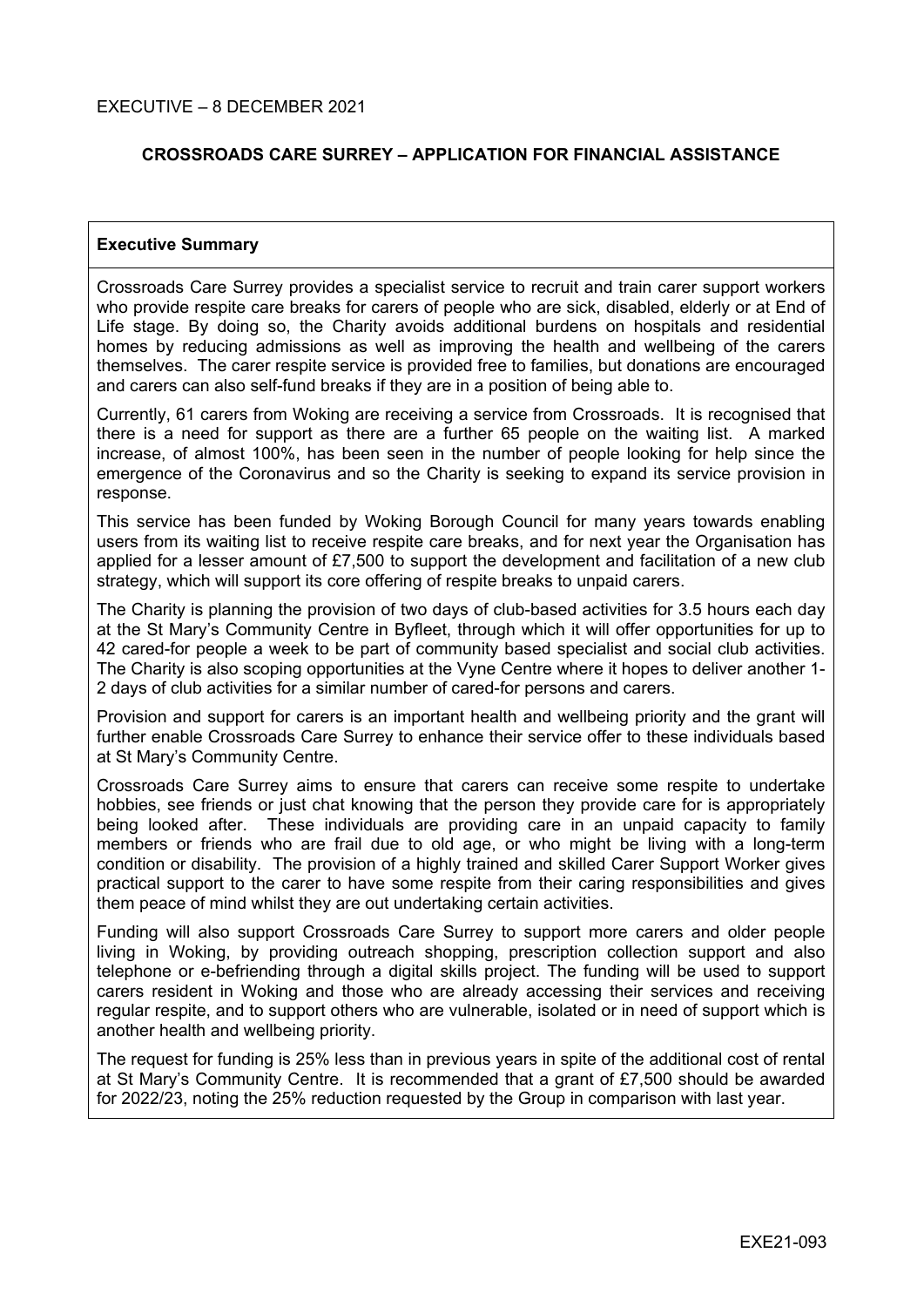| <b>Recommendations</b>            |                                                                                                                                                                                                                                                                                                                                                                                                                                                                                                                                                                                                                                                       |  |  |  |
|-----------------------------------|-------------------------------------------------------------------------------------------------------------------------------------------------------------------------------------------------------------------------------------------------------------------------------------------------------------------------------------------------------------------------------------------------------------------------------------------------------------------------------------------------------------------------------------------------------------------------------------------------------------------------------------------------------|--|--|--|
| The Executive is<br>requested to: | <b>RESOLVE That, subject to the outcome of the Council's budgetary</b><br>process, a grant of £7,500 be awarded from the Community Grants<br>Budget towards the development and facilitation of a new club<br>strategy, which will support its core offering of respite breaks to unpaid<br>carers.                                                                                                                                                                                                                                                                                                                                                   |  |  |  |
| <b>Reason for Decision</b>        | To enable families in the Woking area to receive the support of the<br>service at St. Mary's Community Centre.                                                                                                                                                                                                                                                                                                                                                                                                                                                                                                                                        |  |  |  |
| Confirmation of funding           | This award is provisionally made on the expectation that the Council's<br>budgets for revenue and capital projects remain at the same level<br>allocated for the current financial year. The Council's overall budget,<br>including the sums allocated for community grants, will be determined<br>by Council at its meeting on 10 February 2022. In the event the grant<br>budgets are set at the anticipated levels, confirmation of the Council's<br>support will be sent to successful applicants. Groups should not plan<br>for the 2022/23 funding until this confirmation has been received.                                                   |  |  |  |
| Conditions                        | <b>Accounts.</b> The Organisation must submit accounts for the year in<br>which the grant is awarded, including an income and expenditure<br>account and balance sheet. Please note that accounts for other years<br>may also be required.                                                                                                                                                                                                                                                                                                                                                                                                            |  |  |  |
|                                   | <b>Monitoring Information.</b> The Organisation must submit quarterly<br>monitoring information as a measure of its achievements. Failure to<br>provide details will jeopardise the award. E-mail requests will be sent<br>to the applicant on a quarterly basis.                                                                                                                                                                                                                                                                                                                                                                                     |  |  |  |
|                                   | <b>Publicity.</b> Where possible, the Organisation is required to publicise<br>the support received from Woking Borough Council, including on<br>websites and literature / leaflets produced.                                                                                                                                                                                                                                                                                                                                                                                                                                                         |  |  |  |
|                                   | Payments. Unless exceptional circumstances exist all invoices must<br>be received quarterly with monitoring information for the previous<br>quarter.                                                                                                                                                                                                                                                                                                                                                                                                                                                                                                  |  |  |  |
|                                   | <b>Payment Period.</b> Final quarter claims must be made by the second<br>week in April. Unclaimed awards will not be available at a later date<br>unless exceptional circumstances can be demonstrated to the Council<br>before the end of the award year.                                                                                                                                                                                                                                                                                                                                                                                           |  |  |  |
|                                   | <b>Joint Working.</b> WBC expects the Organisation to engage positively<br>on health and wellbeing multi-agency joint work affecting Woking.<br>Groups which refuse may place their Council support at risk, e.g.<br>grant, concessionary rent and other assistance.                                                                                                                                                                                                                                                                                                                                                                                  |  |  |  |
|                                   | Homelessness Reduction Act 2017. Following the introduction of<br>new legislation from April 2018, the Council expects the support of<br>partner agencies in identifying people at risk of homelessness as early<br>as possible to maximise the opportunities to prevent such. Partner<br>agencies / organisations are expected to be engaged in joint working<br>arrangements to assist in finding suitable housing and support<br>solutions, and where appropriate to undertake and respond to the new<br>'duty to refer'. Groups which do not support this new legislation and<br>way of working positively may put their Council support at risk. |  |  |  |
| Performance Indicators            | <b>Users.</b> The Organisation to provide a breakdown of the users.                                                                                                                                                                                                                                                                                                                                                                                                                                                                                                                                                                                   |  |  |  |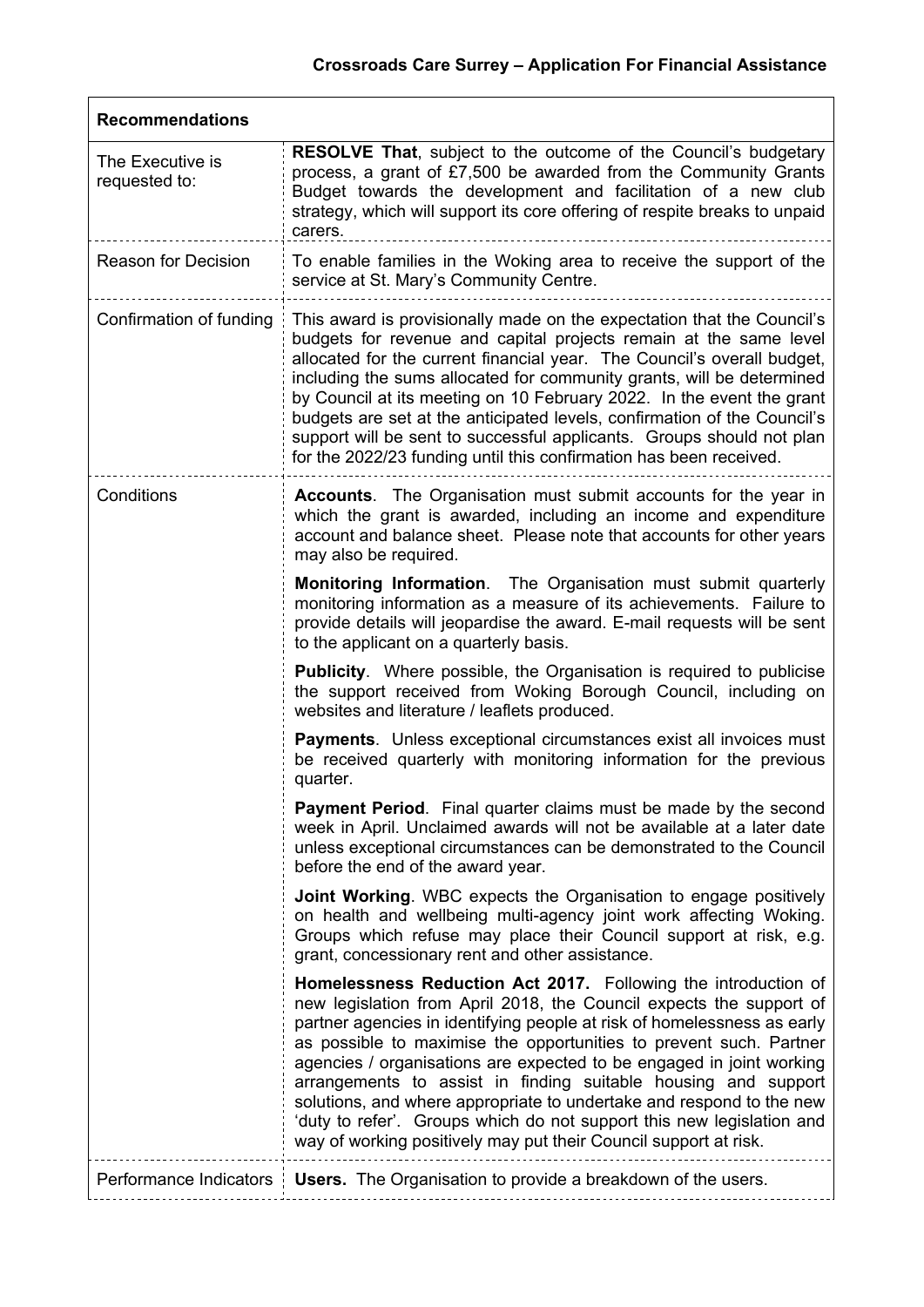|                       | <b>Activities.</b> The Organisation to provide details of activities and<br>events held.                                                                                                                                                                                                                                                                                                                                                                                                  |
|-----------------------|-------------------------------------------------------------------------------------------------------------------------------------------------------------------------------------------------------------------------------------------------------------------------------------------------------------------------------------------------------------------------------------------------------------------------------------------------------------------------------------------|
|                       | <b>Publicity.</b> The Organisation to advise how the Council's support has<br>been publicised.                                                                                                                                                                                                                                                                                                                                                                                            |
|                       | <b>Statement of Use.</b> The Organisation to provide a statement stating<br>the use to which the grant money has been put.                                                                                                                                                                                                                                                                                                                                                                |
| <b>Future Support</b> | The financial pressure on the Council's budgets is expected to<br>continue in the coming years and accordingly the overall level of<br>support available in future years may be reduced. The applicant is<br>therefore to be advised that the award of funding for 2022/23 does not<br>imply that a similar application in 2023/24 would be supported. In<br>particular, it is emphasised that the Council is unlikely to be in a<br>position to award any sums above the 2022/23 levels. |
|                       | In view of this, the applicant is to be advised to ensure that<br>contingency plans for the Group's operations for 2023/24 have been<br>drawn up in the event that the Council is unable to continue its support<br>beyond April 2023. All applicants are strongly recommended to<br>pursue alternative sources of funding and are encouraged to approach<br>Woking Borough Council's Community Support Team for advice and<br>support.                                                   |

## **The Executive has authority to determine the above recommendations.**

## **Background Papers:**

2022/23 Application Form.

### **Reporting Person:**

Julie Fisher, Chief Executive Extn: 3301, Email: julie.fisher@woking.gov.uk

### **Contact Person:**

Frank Jeffrey, Head of Democratic Services Extn: 3012, Email: frank.jeffrey@woking.gov.uk

Doug Davern, Democratic Services Officer Extn: 3018, Email: doug.davern@woking.gov.uk

# **Portfolio Holder:**

Cllr Simon Ashall Email: cllrsimon.ashall@woking.gov.uk

### **Shadow Portfolio Holder:**

Cllr Will Forster Email: cllrwill.forster@woking.gov.uk

## **Date Published:**

30 November 2021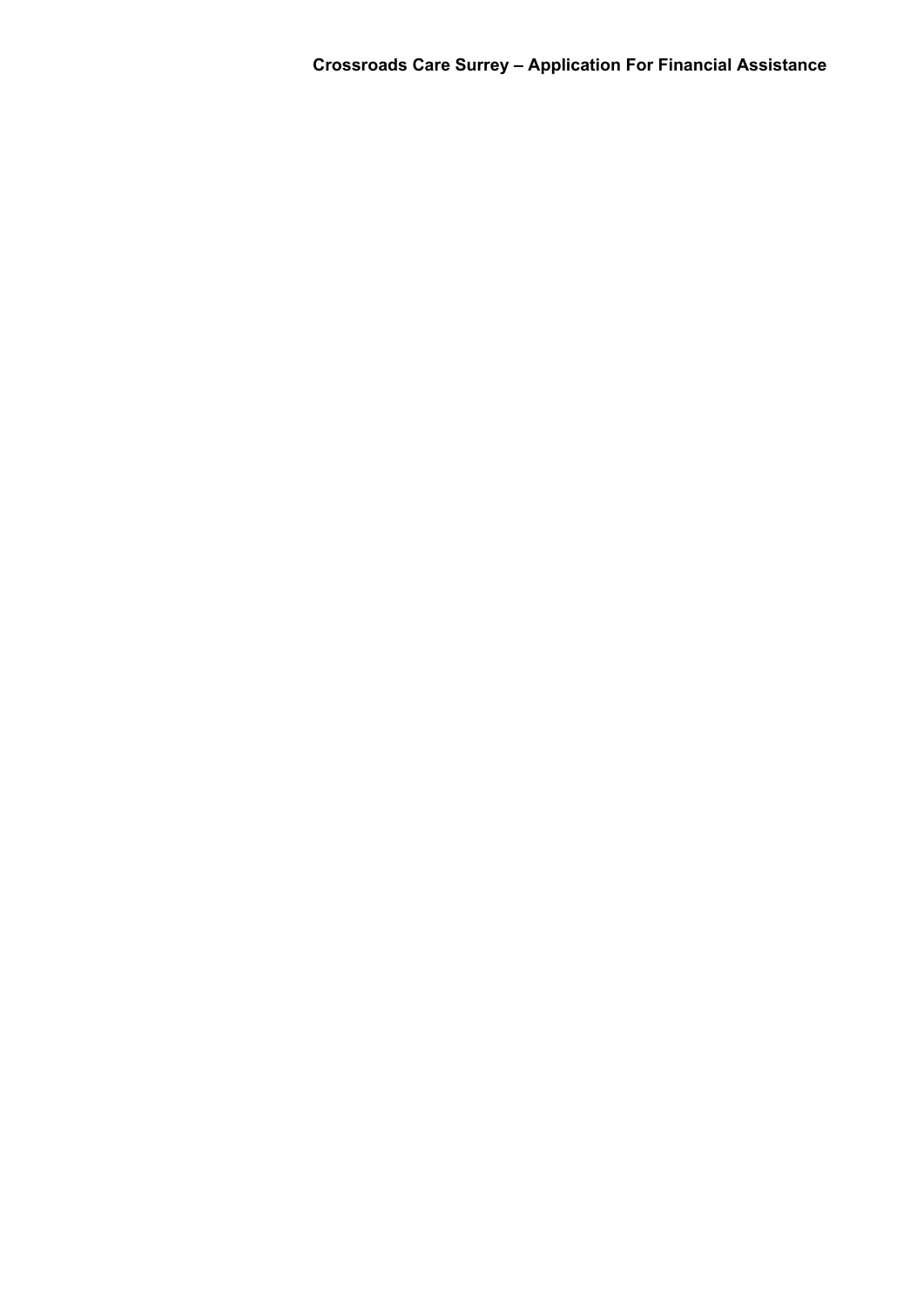| 1.0 Summary of Application |                                                                                                                                                                                                                                                                                                                                                         |  |
|----------------------------|---------------------------------------------------------------------------------------------------------------------------------------------------------------------------------------------------------------------------------------------------------------------------------------------------------------------------------------------------------|--|
| 1.1 Status and Aims        | Crossroads Care Surrey is a registered charity that provides respite<br>care to unpaid Carers of children and adults who are sick, disabled,<br>elderly, infirm or suffering from life limiting disease or illness. The<br>Charity has operated in Surrey for nearly 50 years, facilitating services<br>to carers across the eleven boroughs of Surrey. |  |
|                            | A carer is someone who looks after a family member, a relative or a<br>friend, who are frail due to old age or have a long-term health<br>condition or disability. The Charity's mission is to provide services that<br>respond to the needs of carers and the people they support, offering<br>them peace of mind and understanding.                   |  |
|                            | The Group aims to improve the quality of life of carers and those that<br>they care for by addressing issues which can lead to them feeling<br>vulnerable and isolated. Crossroads Care Surrey's vision is to ensure<br>that every carer is recognised, supported and offered a service to help<br>them maintain their own health and well-being.       |  |
|                            | The services include self-funded and statutory-funded respite breaks<br>and carer support services, social clubs that give carers time away<br>from caring responsibilities and outreach and befriending support from<br>volunteers.                                                                                                                    |  |
| 1.2 Employees              | 116.                                                                                                                                                                                                                                                                                                                                                    |  |
| 1.3 Volunteers             | 58, who meet and support carers and their families to live their life<br>well. The volunteers also support the charity behind the scenes,<br>raising awareness, and supporting the Group to build new<br>relationships in the in the community to raise fundraising awareness.                                                                          |  |
|                            | Roles of a volunteer will include:<br>Befriending by phone<br>Companionship in the home<br>Community Support Volunteer e.g., Collecting shopping<br>Community Ambassador / Fundraiser (visiting schools and<br>community groups)                                                                                                                        |  |
|                            | The Charity has seven Trustees.                                                                                                                                                                                                                                                                                                                         |  |
| 1.4 Clients/Users          | 1,791 Cared-for and 1,737 carers, comprising:<br>133 families in Woking (approx. 266 individuals)                                                                                                                                                                                                                                                       |  |
|                            | The Charity is funded through a Home-Based Breaks contract from<br>Surrey County Council and NHS Surrey to deliver a number of respite<br>hours for carers. The Charity also fundraises to support the delivery<br>of additional core services. For these hours, there is no charge to the<br>user.                                                     |  |
|                            | Demand for the services outweighs the funding received and therefore<br>the Charity also provides self-funded care to clients from £25 per hour,<br>access to clubs at £8 per hour, and discounted packages for those<br>looking for over-night / weekend or holiday assistance.                                                                        |  |
|                            | Cared-for clients are registered as having health conditions and<br>disabilities which lead them to have a need for care and support. The<br>most common are adult dementia and long-term illnesses.                                                                                                                                                    |  |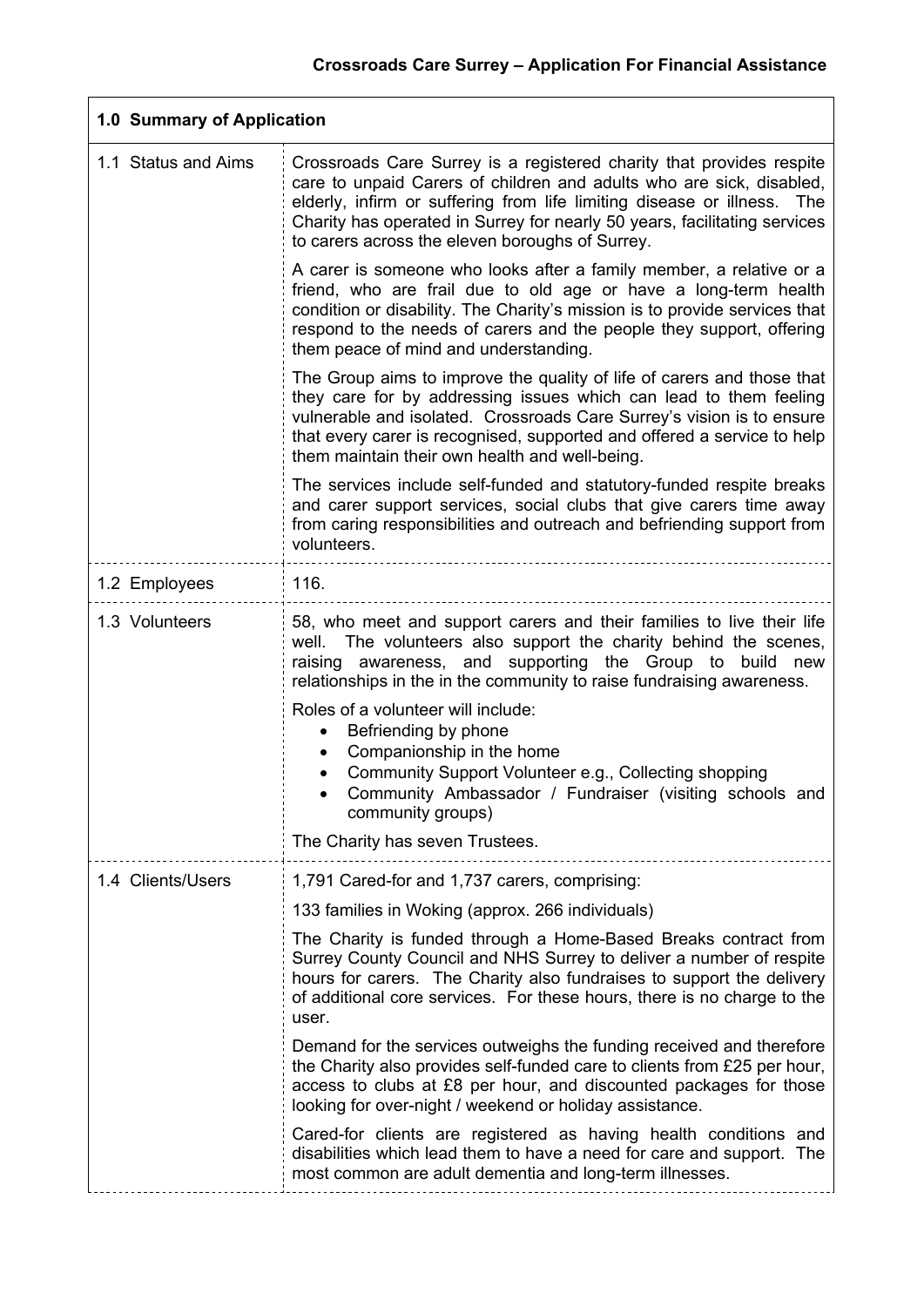|                   | Currently, 61 carers from Woking that are receiving a service from<br>Crossroads. It is recognised that there is a need for support as there<br>are a further 65 people on the waiting list. A marked increase, of<br>almost 100%, has been seen in the number of people looking for help<br>since the emergence of the Coronavirus and so the Charity is seeking<br>to expand its service provision in response.                                                                                                                                                                                                                                                                                                                                                                                   |  |
|-------------------|-----------------------------------------------------------------------------------------------------------------------------------------------------------------------------------------------------------------------------------------------------------------------------------------------------------------------------------------------------------------------------------------------------------------------------------------------------------------------------------------------------------------------------------------------------------------------------------------------------------------------------------------------------------------------------------------------------------------------------------------------------------------------------------------------------|--|
| 1.5 Members       | 14. Currently, there is a £20 annual membership fee for supporters<br>and clients. Members are invited to attend and vote at the Annual<br>General Meetings, held in October of each year.                                                                                                                                                                                                                                                                                                                                                                                                                                                                                                                                                                                                          |  |
|                   | The number of members has reduced over the last two years, mainly<br>as a consequence of Covid which led to membership not being<br>prioritised for marketing and promotion. The Charity is making<br>progress in relation to reviewing and improving its offer, and plans to<br>bring additional benefits to members through membership.                                                                                                                                                                                                                                                                                                                                                                                                                                                           |  |
| 1.6 Sum Requested | £7,500 (Capital)                                                                                                                                                                                                                                                                                                                                                                                                                                                                                                                                                                                                                                                                                                                                                                                    |  |
| 1.7 Project       | Crossroads Care Surrey is applying for funding to support the<br>development and facilitation of a new club strategy, which will support<br>its core offering of respite breaks to unpaid carers.                                                                                                                                                                                                                                                                                                                                                                                                                                                                                                                                                                                                   |  |
|                   | The Charity is planning the provision of two days of club-based<br>activities at the St Mary's Community Centre in Byfleet through which<br>it will offer opportunities for up to 42 cared-for people a week to be<br>part of community based specialist and social club activities.<br>The<br>Charity is also scoping opportunities at the Vyne Community Centre<br>where it hopes to deliver another 1-2 days of club activities for a<br>similar number of cared-for persons and carers.                                                                                                                                                                                                                                                                                                         |  |
|                   | At St Mary's Community Centre the Charity is arranging the hire of the<br>large hall on Tuesday's and Wednesday's, offering two sessions of up<br>to 3.5 hours a day with the option for families to take full day sessions<br>and book and pay for a lunch provided at the centre.                                                                                                                                                                                                                                                                                                                                                                                                                                                                                                                 |  |
|                   | One day of Specialist Club sessions will be offered, catering for up to<br>12 clients who live with Alzheimer's, Dementia, Parkinson's or similar<br>life-limiting illnesses, and the second day would be a Social Club for<br>up to 30 more able cared-for clients who would benefit from supported<br>social interaction in a club environment where their individual needs<br>can be catered for. Each of the clubs will aim to offer a programme of<br>activities which the clients can get involved in, such as reminiscence<br>therapy, music or chair exercise sessions for those in the Specialist<br>Club, and singing, music, arts and craft sessions, exercise, and social<br>activities such as pool, men in shed projects, and digital and online<br>tech sessions at the Social Club. |  |
|                   | In supporting the club, funding will be used to support the costs of<br>providing staff with equipment and creative activity resources that can<br>be used during the sessions. The Charity needs to fund the purchase<br>of upright and comfortable chairs that would be suitable for older<br>people attending the Specialist club. It will also seek to purchase at<br>least one Wii console and a number of i-Pads and / or lap-tops that<br>can be used to access digital resources by those joining either of the<br>clubs.                                                                                                                                                                                                                                                                   |  |
|                   | The funds will directly benefit carers that live in Woking by giving them<br>access to well-equipped facilities that can offer respite and support                                                                                                                                                                                                                                                                                                                                                                                                                                                                                                                                                                                                                                                  |  |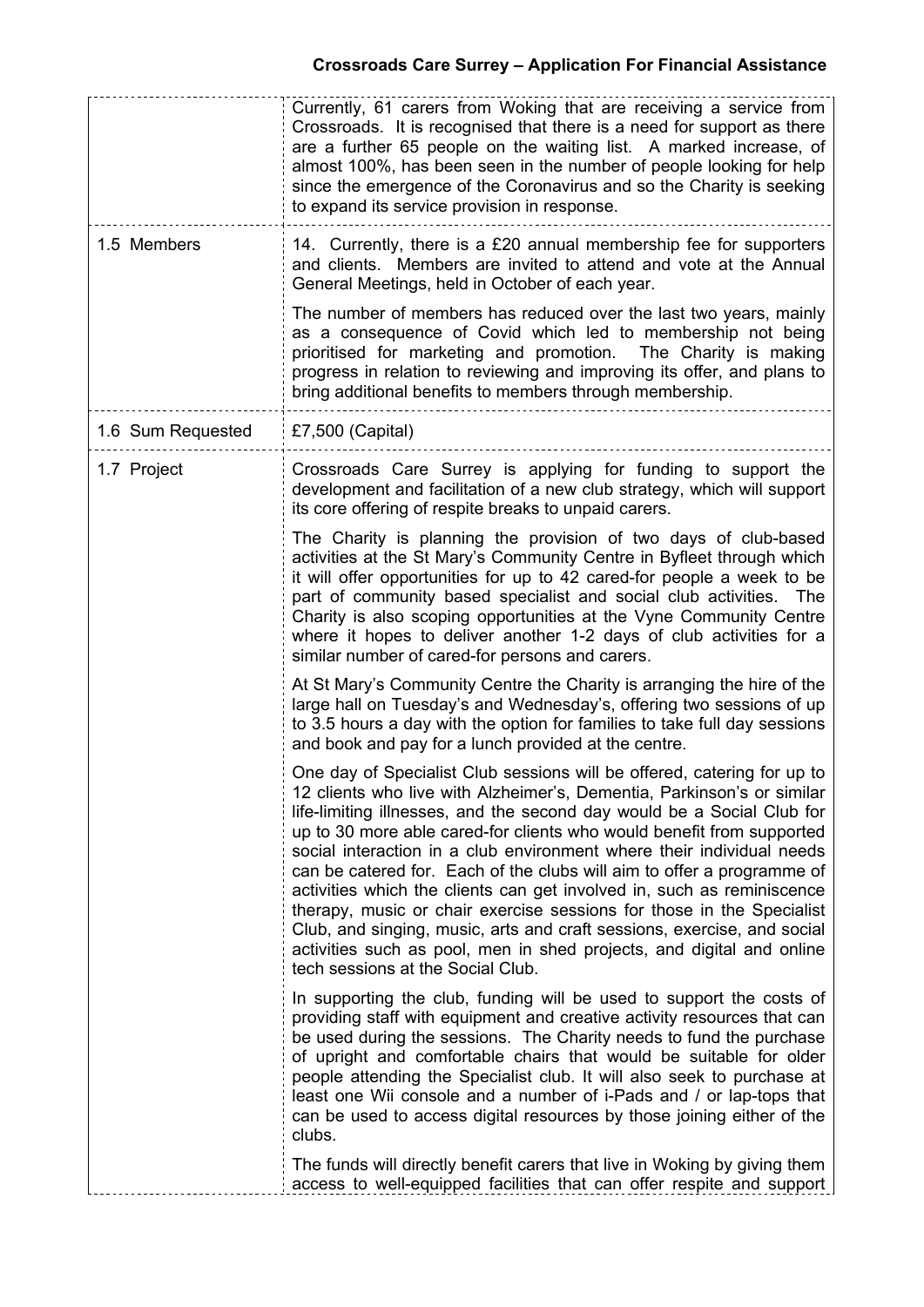|                       | from the professionally qualified Carer Support Workers, while those<br>being cared for will benefit from having social interaction with others<br>and from opportunities to take part in creative and stimulating activities<br>within a community setting.                                                                                                                                                                                                               |  |
|-----------------------|----------------------------------------------------------------------------------------------------------------------------------------------------------------------------------------------------------------------------------------------------------------------------------------------------------------------------------------------------------------------------------------------------------------------------------------------------------------------------|--|
|                       | The facilities at St Mary's will offer Crossroads an opportunity to<br>extend the Charity's programme of support to carers as it will be able<br>to refer them to, or they will have the opportunity to seek out other<br>offers that are available to them at St Mary's. Carers will be able to<br>make use of other services such as podiatry and hairdressing, or take<br>part in creative based lunch and / or exercise activities that are on<br>offer.               |  |
| 1.8 Cost breakdown:   | Equipment and IT costs (includes one year IT support costs) - £4,500<br>(Purchase of up to 2 i-Pads and Laptop)                                                                                                                                                                                                                                                                                                                                                            |  |
|                       | Art and Craft Activity resources - £1,500                                                                                                                                                                                                                                                                                                                                                                                                                                  |  |
|                       | Specialist sensory & care equipment - $£1,500$ (e.g. communication,<br>dexterity support)<br>Total £7,500                                                                                                                                                                                                                                                                                                                                                                  |  |
| 1.9 Community Benefit | The project as a whole is intended to benefit a minimum of 42 cared-<br>for and / or older vulnerable people a year, and where applicable their<br>respective carers. As a result total beneficiaries expected to be in the<br>region of 80 per year.                                                                                                                                                                                                                      |  |
|                       | Cared-for people attending the clubs will benefit from:<br>Specialist care support from professionally qualified staff with<br>experience and understanding of individual conditions.<br>Interaction and conversation with staff and other clients, carers<br>$\bullet$<br>and members of the public.<br>Stimulating social and creative activities.<br>A comfortable, friendly and supportive environment.<br>Access to services and facilities available at the centres. |  |
|                       | Additionally, carer will benefit from:<br>A respite break from caring while their cared-for person attends<br>the Specialist or Social Club.<br>Opportunities to meet with other carers, to talk with Carer Support<br>Workers, and to more readily access information that will support<br>their caring role.                                                                                                                                                             |  |
|                       | As a result of these benefits, the Charity expects its activities to impact<br>on beneficiaries by contributing to reduced feelings of social isolation<br>and loneliness, increased confidence and resilience, improved access<br>to the things they need (including resources, information and respite),<br>and improved ability to manage a positive caring role and relationship.                                                                                      |  |
| 1.10 Covid-19 Impact  | Covid-19 had a considerable impact on Crossroads Care Surrey, but<br>more significantly on the carers supported.                                                                                                                                                                                                                                                                                                                                                           |  |
|                       | As an organisation, the Charity was impacted as the Government<br>imposed lockdown led to the services being suspended for a period,<br>with Head Office staff moving to work from home. Both its services<br>and the work in raising funds to support carers in Surrey were<br>impacted, which led to many strategic plans for working with local<br>employers and developing the community and individual fundraising                                                    |  |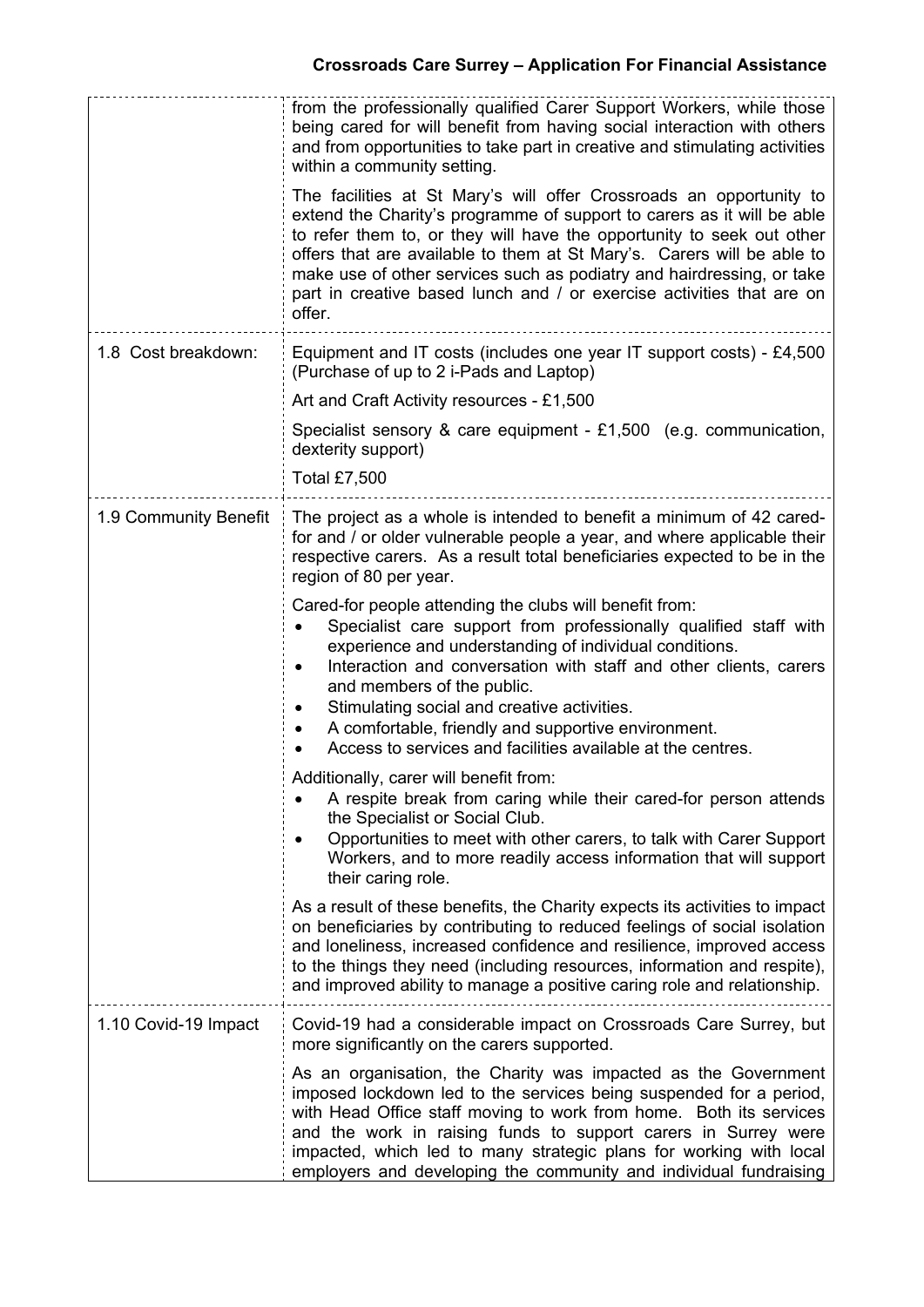٦

| campaigns slowing down or being put on hold.                                                                                                                                                                                                                                                                                                                                                                                                                                                                                                                                                                                                                                            |
|-----------------------------------------------------------------------------------------------------------------------------------------------------------------------------------------------------------------------------------------------------------------------------------------------------------------------------------------------------------------------------------------------------------------------------------------------------------------------------------------------------------------------------------------------------------------------------------------------------------------------------------------------------------------------------------------|
| Recognising the bigger impact that Covid-19 was having on the caring<br>families, the Charity adapted to work within the environment it was<br>presented with and brought what support it could in the form of<br>practical and emotional help, as well as by ensuring the home-based<br>services continued with significant investment in infection control<br>procedures.                                                                                                                                                                                                                                                                                                             |
| Carers were impacted hugely by the closure of services across their<br>communities and the increased caring responsibilities they were<br>responsible for as a result. Reduced contact with friends, families and<br>others led to many people feeling isolated and lonely and the lack of<br>access to, and skills in, digital technologies impacted on their ability to<br>keep up with the changes that Covid brought to society, and to how<br>many services are now being delivered. In this sense, Crossroads<br>Care Surrey will continue to have a role to play in bringing both<br>traditional community-led, and new digitally-led, services to carers and<br>their families. |

| 2.0 Financial Background |                                                                                                                                                                                                                                                                                                                                                                                                                                                                          |  |
|--------------------------|--------------------------------------------------------------------------------------------------------------------------------------------------------------------------------------------------------------------------------------------------------------------------------------------------------------------------------------------------------------------------------------------------------------------------------------------------------------------------|--|
| 2.1 Budget               | At the time of the application, the Group held £1,197,142 in the bank.<br>Part of the sum is reserved for payroll expenses.                                                                                                                                                                                                                                                                                                                                              |  |
|                          | The budget for 2022/23 setting out how grant funds from the Council<br>will be used is set out in paragraph 1.8.                                                                                                                                                                                                                                                                                                                                                         |  |
|                          | The statutory contract with Surrey County Council and NHS Surrey is<br>coming to a close in March 2022, however a new bid has been invited<br>for the tender that will provide continued funding to carers for three<br>years from April 2022. As part of the process, the Charity will review<br>its provision and the costs of services.                                                                                                                               |  |
|                          | With a new Community Fundraiser in post, community fundraising is<br>gradually building pace, and relationships are steadily being built with<br>local groups. The Charity's strategy seeks to recruit a number of<br>volunteer fundraisers in the coming year who will support the<br>Community Fundraiser to make connections across their local areas,<br>with groups and individuals who can support the Charity through local<br>charity functions and fundraising. |  |
|                          | The Charity raises funds from Trusts and Foundations, as well as from<br>the community and individual networks for financial support for<br>Crossroads Care Surrey projects and activities. The Charity is<br>currently working on a number of proposals for both the current and<br>the next financial year.                                                                                                                                                            |  |
| 2.2 Accounts             | The Group has submitted accounts for 2020/21 which show an<br>income of £2,770,000 (£2,858,000 in 2019/20) against expenditure of<br>£2,723,000 (£2,920,000 in 2019/20). After including gain / loss on<br>investments, there was a surplus of £24,000 (a deficit of £64,000 in<br>2019/20). The sum of £1,098,000 was carried forward at the end of<br>the 2020/21 year.                                                                                                |  |
| 2.3 Support over the     | $2021/22 - £10,000$<br>$2020/21 - £10,000$                                                                                                                                                                                                                                                                                                                                                                                                                               |  |